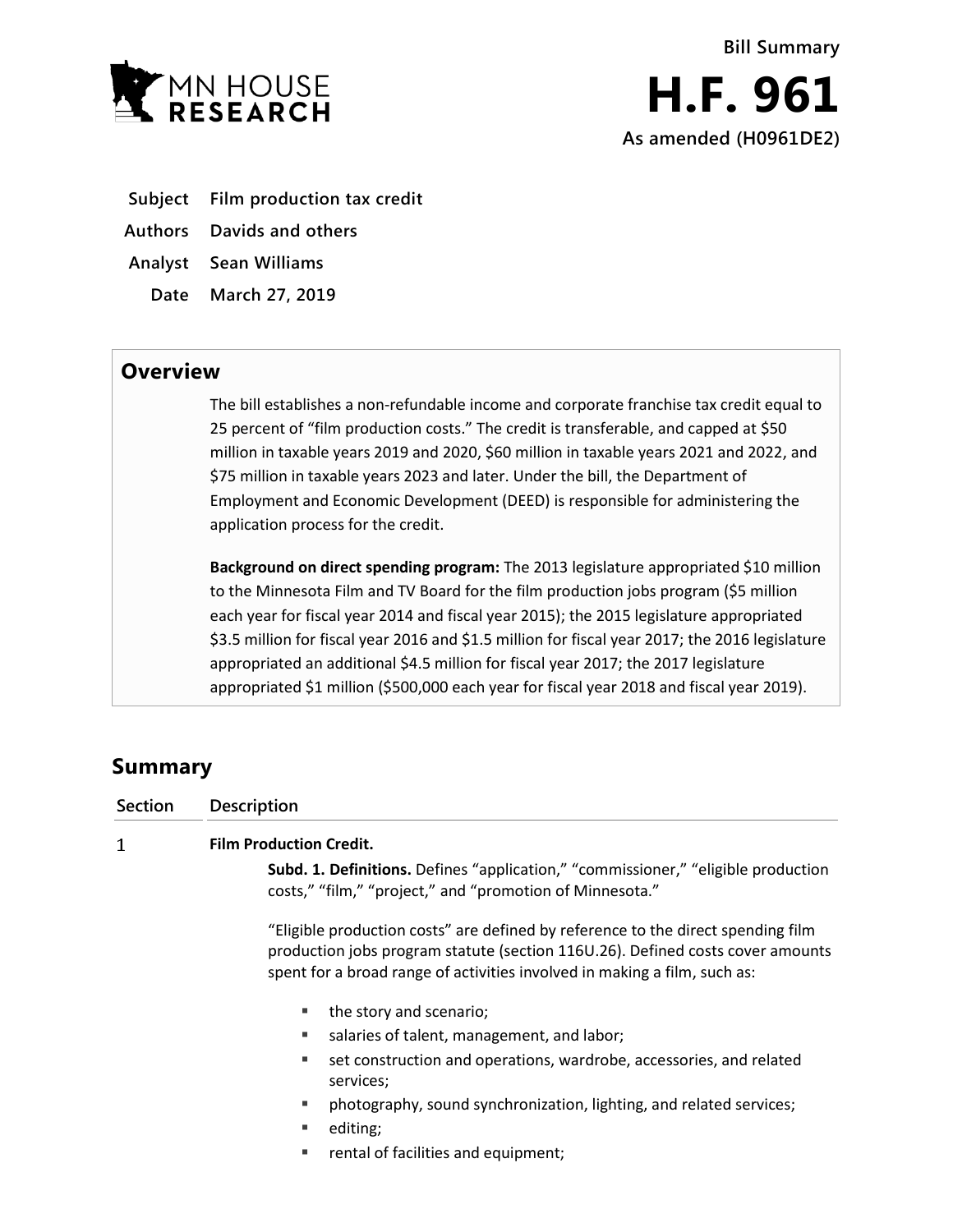### **Section Description**

- other direct costs of production under generally accepted entertainment industry practice;
- above-the-line talent fees for nonresident talent; and
- postproduction costs.

"Application" means the application for a credit certificate under subdivision 3.

"Commissioner" means the commissioner of DEED.

"Films" are defined by reference to include television or Internet pilots, programs, series, documentaries, music videos, and television commercials, but exclude news, weather, current events, talk shows, sports coverage, award shows, and similar.

"Project" is defined as a film that includes the promotion of Minnesota and for which a taxpayer expended at least \$1 million in eligible production costs in the taxable year.

"Promotion of Minnesota" means visible display of the term "produced in Minnesota" or "filmed in Minnesota."

**Subd. 2. Credit allowed; credit transferrable.** Provides an income and corporate franchise tax credit equal to 25 percent of "eligible production costs."

Allows a taxpayer to sell or assign the credit in lieu of claiming it. The sale or assignment must be for 80 percent of the credit amount.

The credit may only be claimed or transferred after approval and certification by DEED.

**Subd. 3. Application; allocations.** Requires taxpayers to apply to DEED prior to claiming the credit. The application must specify whether the credit will be claimed by the taxpayer or assigned/transferred, and designate the taxpayer to whom the credit is assigned or transferred.

Requires DEED to issue allocation certificates that verify eligibility for the credit, state the amount of credit anticipated, and state the taxable year in which the credit or transfer is allocated.

Limits credit amounts or transfers to \$50 million in taxable years 2019 and 2020, \$60 million in taxable years 2021 and 2022, and \$75 million in taxable years 2023 and later.

Requires that credits be allocated on a first-come, first-served basis. Any credit amounts not allocated do not cancel and are added to the subsequent year's allocation.